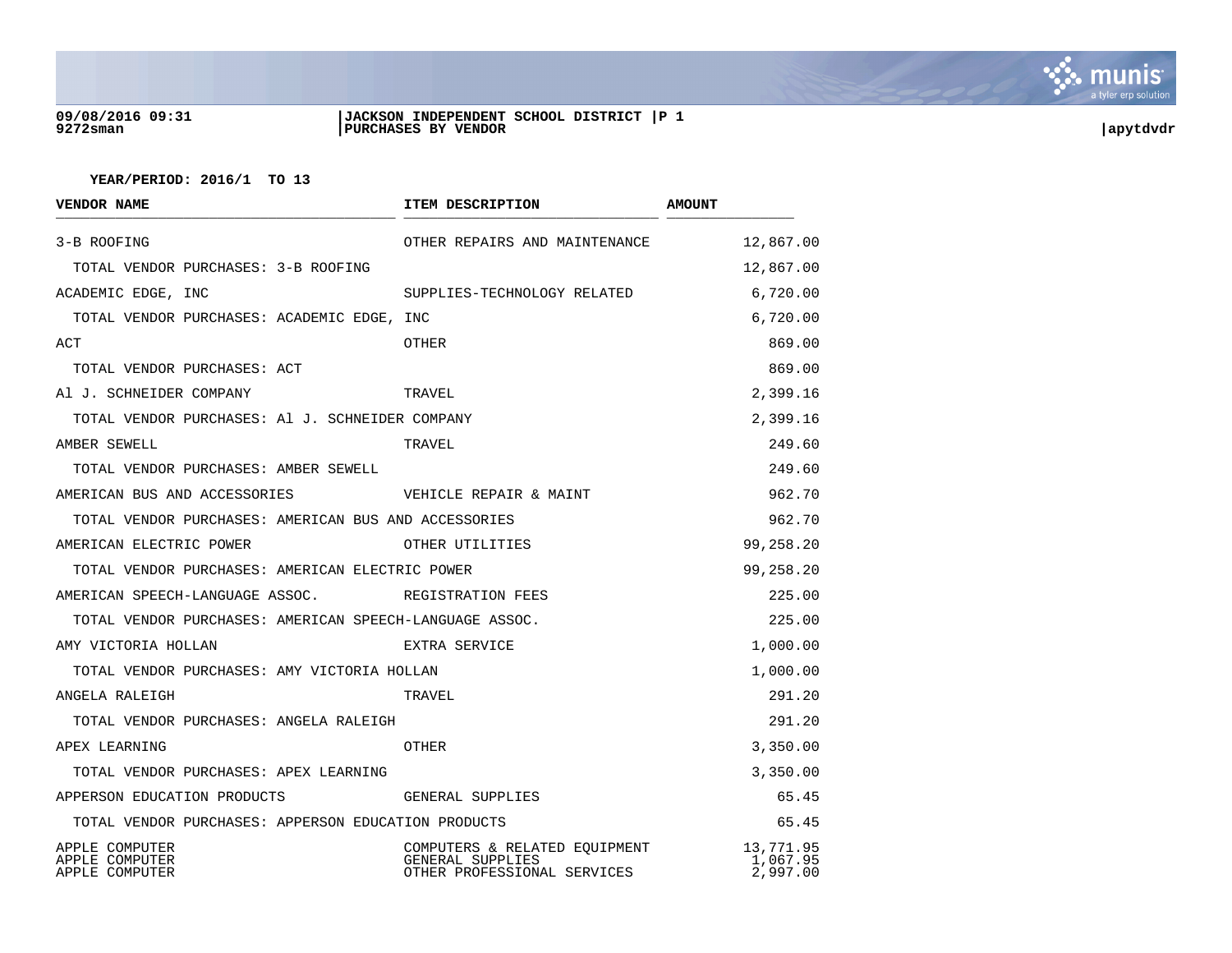

# **09/08/2016 09:31 |JACKSON INDEPENDENT SCHOOL DISTRICT |P 2 9272sman |PURCHASES BY VENDOR |apytdvdr**

| <b>VENDOR NAME</b>                                       | ITEM DESCRIPTION                                               | <b>AMOUNT</b>         |
|----------------------------------------------------------|----------------------------------------------------------------|-----------------------|
| APPLE COMPUTER                                           | SUPPLIES-TECHNOLOGY RELATED                                    | 999.00                |
| TOTAL VENDOR PURCHASES: APPLE COMPUTER                   |                                                                | 18,835.90             |
| AT&T                                                     | TELEPHONE                                                      | 17,348.61             |
| TOTAL VENDOR PURCHASES: AT&T                             |                                                                | 17,348.61             |
| BANK OF NEW YORK TRUST CO., N.A.                         | FOR DEBT SERVICE                                               | 18,563.00             |
| TOTAL VENDOR PURCHASES: BANK OF NEW YORK TRUST CO., N.A. |                                                                | 18,563.00             |
| BAVEL                                                    | REGISTRATION FEES                                              | 1,155.00              |
| TOTAL VENDOR PURCHASES: BAVEL                            |                                                                | 1,155.00              |
| BORDEN DAIRY OF KY                                       | FOOD                                                           | 16,509.94             |
| TOTAL VENDOR PURCHASES: BORDEN DAIRY OF KY               |                                                                | 16,509.94             |
| BREATHITT CO. TIRE SERVICE                               | VEHICLE REPAIR & MAINT                                         | 202.94                |
| TOTAL VENDOR PURCHASES: BREATHITT CO. TIRE SERVICE       |                                                                | 202.94                |
| BREATHITT COUNTY CLERK<br>BREATHITT COUNTY CLERK         | LEGAL SERVICES<br>REGISTRATION FEES                            | 64.97<br>21.00        |
| TOTAL VENDOR PURCHASES: BREATHITT COUNTY CLERK           |                                                                | 85.97                 |
| BREATHITT COUNTY PVA                                     | OTHER PRINTING                                                 | 600.00                |
| TOTAL VENDOR PURCHASES: BREATHITT COUNTY PVA             |                                                                | 600.00                |
| BREATHITT MECHANICAL<br>BREATHITT MECHANICAL             | HVAC/ELECTRIC REPAIR & MAINT.<br>OTHER REPAIRS AND MAINTENANCE | 12,760.00<br>1,278.49 |
| TOTAL VENDOR PURCHASES: BREATHITT MECHANICAL             |                                                                | 14,038.49             |
| BRENDA TINCHER                                           | TRAVEL                                                         | 19.20                 |
| TOTAL VENDOR PURCHASES: BRENDA TINCHER                   |                                                                | 19.20                 |
| CAREER CRUISING                                          | TESTS                                                          | 966.60                |
| TOTAL VENDOR PURCHASES: CAREER CRUISING                  |                                                                | 966.60                |
| CARLA R. GAYHEART                                        | EXTRA SERVICE                                                  | 12,696.00             |
| TOTAL VENDOR PURCHASES: CARLA R. GAYHEART                |                                                                | 12,696.00             |
| CARNEGIE LEARNING, INC.                                  | OTHER                                                          | 1,080.00              |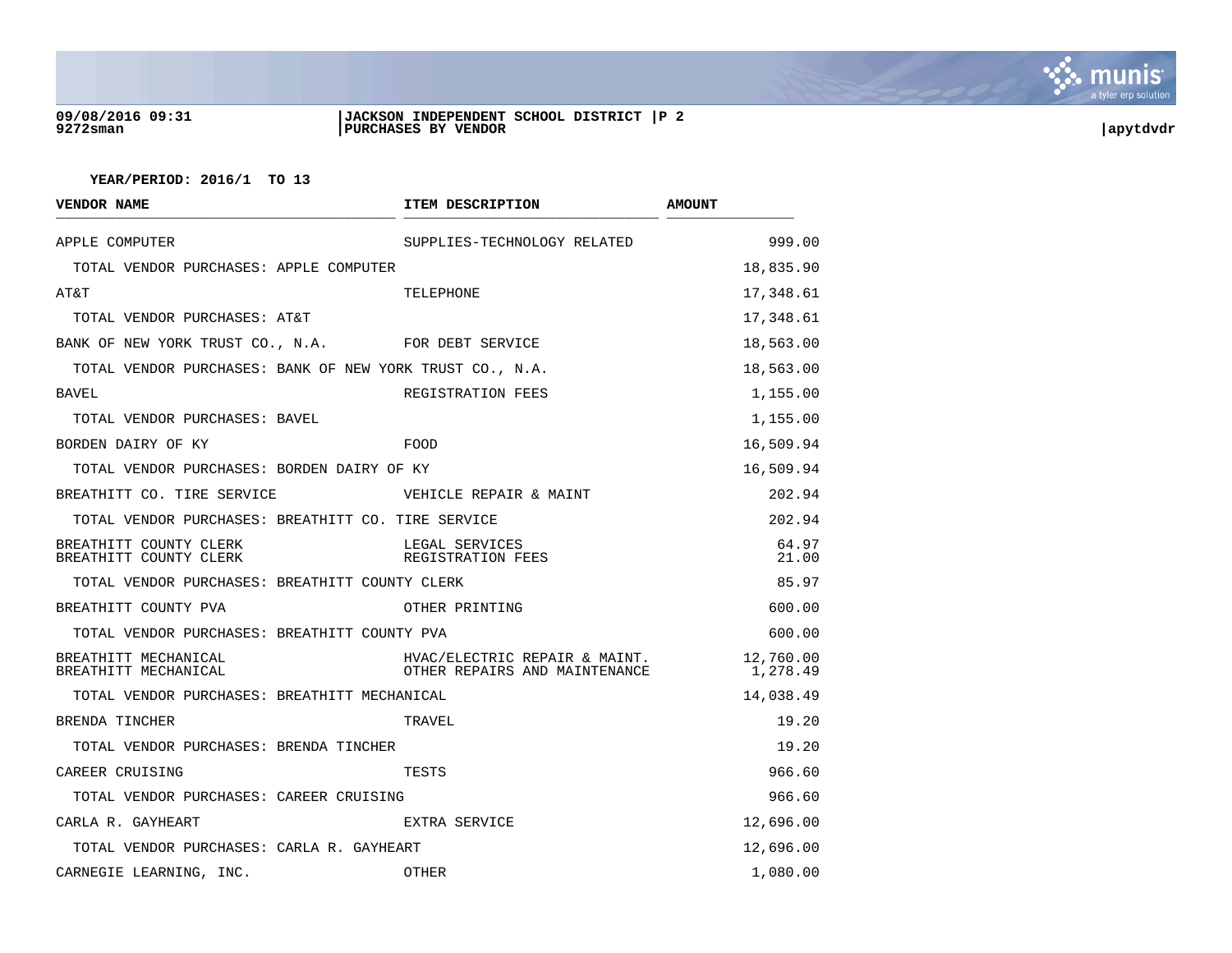

# **09/08/2016 09:31 |JACKSON INDEPENDENT SCHOOL DISTRICT |P 3 9272sman |PURCHASES BY VENDOR |apytdvdr**

| VENDOR NAME                                                         | ITEM DESCRIPTION                                                                             | <b>AMOUNT</b>      |
|---------------------------------------------------------------------|----------------------------------------------------------------------------------------------|--------------------|
| TOTAL VENDOR PURCHASES: CARNEGIE LEARNING, INC.                     |                                                                                              | 1,080.00           |
| CECIL RILEY                                                         | REGISTRATION FEES                                                                            | 175.00             |
| TOTAL VENDOR PURCHASES: CECIL RILEY                                 |                                                                                              | 175.00             |
| CENTRAL KENTUCKY PSYCHOLOGICAL SERVICES OTHER PROFESSIONAL SERVICES |                                                                                              | 1,395.00           |
| TOTAL VENDOR PURCHASES: CENTRAL KENTUCKY PSYCHOLOGICAL SERVICES     |                                                                                              | 1,395.00           |
| CENTRAL RESTAURANT PRODUCTS                                         | GENERAL SUPPLIES                                                                             | 2,972.74           |
| TOTAL VENDOR PURCHASES: CENTRAL RESTAURANT PRODUCTS                 |                                                                                              | 2,972.74           |
| CENTURYLINK COMMUNICATIONS, LLC                                     | TELEPHONE                                                                                    | 128.02             |
| TOTAL VENDOR PURCHASES: CENTURYLINK COMMUNICATIONS, LLC             |                                                                                              | 128.02             |
| CHARLES JEFFREY COOTS                                               | TRAVEL                                                                                       | 870.16             |
| TOTAL VENDOR PURCHASES: CHARLES JEFFREY COOTS                       |                                                                                              | 870.16             |
| CHENOWETH LAW OFFICE                                                | LEGAL SERVICES                                                                               | 1,054.50           |
| TOTAL VENDOR PURCHASES: CHENOWETH LAW OFFICE                        |                                                                                              | 1,054.50           |
| CINGULAR WIRELESS                                                   | TELEPHONE                                                                                    | 3,015.80           |
| TOTAL VENDOR PURCHASES: CINGULAR WIRELESS                           |                                                                                              | 3,015.80           |
| CINTAS FIRE PROTECTION LOCKBOX 636525 OTHER PROFESSIONAL SERVICES   |                                                                                              | 932.94             |
| TOTAL VENDOR PURCHASES: CINTAS FIRE PROTECTION LOCKBOX 636525       |                                                                                              | 932.94             |
| COMMEMORATIVE BRANDS, INC                                           | GENERAL SUPPLIES                                                                             | 319.60             |
| TOTAL VENDOR PURCHASES: COMMEMORATIVE BRANDS, INC                   |                                                                                              | 319.60             |
| CONTRACT PAPER GROUP, INC.                                          | GENERAL SUPPLIES                                                                             | 3,895.50           |
| TOTAL VENDOR PURCHASES: CONTRACT PAPER GROUP, INC.                  |                                                                                              | 3,895.50           |
| D&P TEXT                                                            | TEXTBOOKS                                                                                    | 2,078.00           |
| TOTAL VENDOR PURCHASES: D&P TEXT                                    |                                                                                              | 2,078.00           |
| D-C ELEVATOR CO., INC.<br>D-C ELEVATOR CO., INC.                    | HVAC/ELECTRIC REPAIR & MAINT.<br>HVAC/ELECTRIC REPAIR & MAINI<br>OTHER PROFESSIONAL SERVICES | 106.97<br>1,285.88 |
| TOTAL VENDOR PURCHASES: D-C ELEVATOR CO., INC.                      |                                                                                              | 1,392.85           |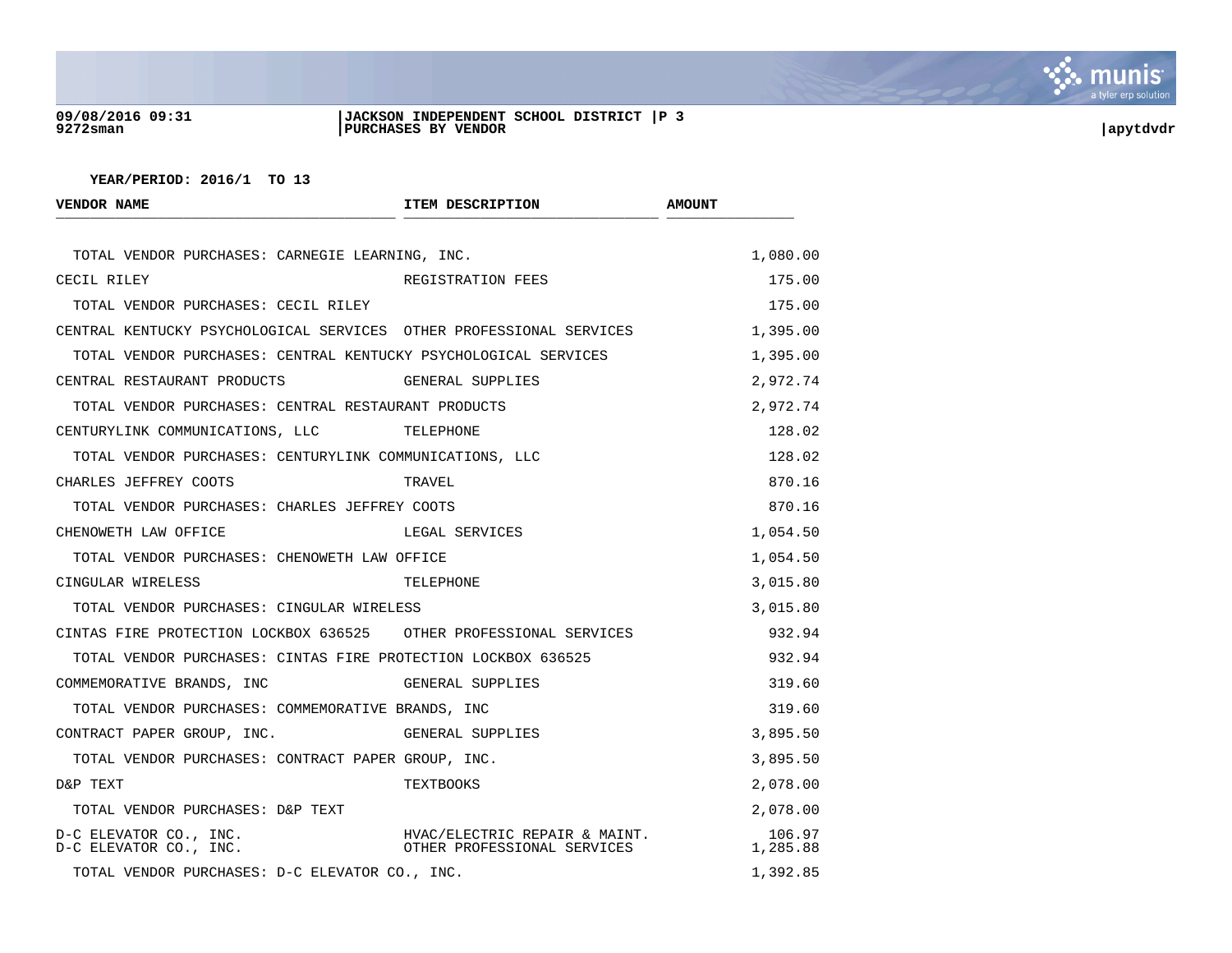

# **09/08/2016 09:31 |JACKSON INDEPENDENT SCHOOL DISTRICT |P 4 9272sman |PURCHASES BY VENDOR |apytdvdr**

| <b>VENDOR NAME</b>                                               | ITEM DESCRIPTION                                        | <b>AMOUNT</b>      |
|------------------------------------------------------------------|---------------------------------------------------------|--------------------|
| DAVIDSON REPAIR & RADIATOR INC WEHICLE REPAIR & MAINT            |                                                         | 11,310.48          |
| TOTAL VENDOR PURCHASES: DAVIDSON REPAIR & RADIATOR INC           |                                                         | 11,310.48          |
| DELL MARKETING, L.P.                                             | REGISTRATION FEES                                       | 1,371.78           |
| TOTAL VENDOR PURCHASES: DELL MARKETING, L.P.                     |                                                         | 1,371.78           |
| DEPENDABLE DATA INC                                              | OTHER PRINTING                                          | 405.20             |
| TOTAL VENDOR PURCHASES: DEPENDABLE DATA INC                      |                                                         | 405.20             |
| DEREK WAYNE GOFF                                                 | EXTRA SERVICE                                           | 800.00             |
| TOTAL VENDOR PURCHASES: DEREK WAYNE GOFF                         |                                                         | 800.00             |
| DHL EXPRESS-USA                                                  | GENERAL SUPPLIES                                        | 29.04              |
| TOTAL VENDOR PURCHASES: DHL EXPRESS-USA                          |                                                         | 29.04              |
| DISCOVERY EDUCATION, INC                                         | REGISTRATION FEES                                       | 360.00             |
| TOTAL VENDOR PURCHASES: DISCOVERY EDUCATION, INC                 |                                                         | 360.00             |
| DRUG TESTING CENTERS OF AMERICA DRUG TESTING                     |                                                         | 285.00             |
| TOTAL VENDOR PURCHASES: DRUG TESTING CENTERS OF AMERICA          |                                                         | 285.00             |
| EAST KENTUCKY CHEMICAL, INC.                                     | GENERAL SUPPLIES                                        | 3,667.07           |
| TOTAL VENDOR PURCHASES: EAST KENTUCKY CHEMICAL, INC.             |                                                         | 3,667.07           |
| EAST KY RENTAL<br>EAST KY RENTAL                                 | EOUIPMENT REPAIR & MAINT<br>OTHER PROFESSIONAL SERVICES | 100.00<br>734.36   |
| TOTAL VENDOR PURCHASES: EAST KY RENTAL                           |                                                         | 834.36             |
| EAST REGION ASSOCIATION OF TECHNOLOGY CO REGISTRATION FEES       |                                                         | 75.00              |
| TOTAL VENDOR PURCHASES: EAST REGION ASSOCIATION OF TECHNOLOGY CO |                                                         | 75.00              |
| <b>EDMENTUM</b><br><b>EDMENTUM</b>                               | OTHER<br>SUPPLIES-TECHNOLOGY RELATED                    | 350.00<br>2,106.00 |
| TOTAL VENDOR PURCHASES: EDMENTUM                                 |                                                         | 2,456.00           |
| ePREP, INC.<br>ePREP, INC.                                       | GENERAL SUPPLIES<br>OTHER                               | 153.00<br>1,165.00 |
| TOTAL VENDOR PURCHASES: ePREP, INC.                              |                                                         | 1,318.00           |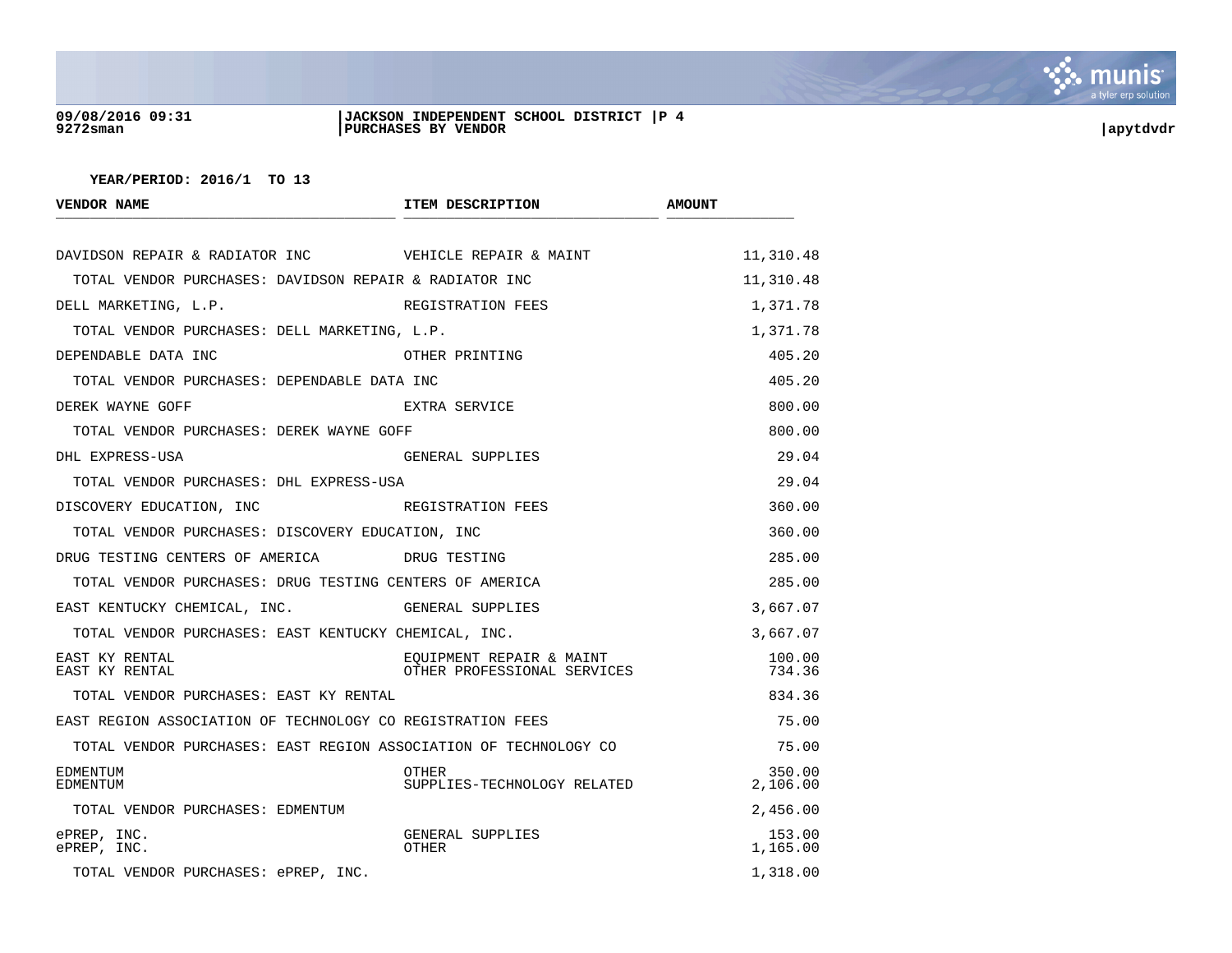

## **09/08/2016 09:31 |JACKSON INDEPENDENT SCHOOL DISTRICT |P 5 9272sman |PURCHASES BY VENDOR |apytdvdr**

| <b>VENDOR NAME</b>                                                                                                                                                                     | ITEM DESCRIPTION                                                                                                                                                          | <b>AMOUNT</b>                                                                 |
|----------------------------------------------------------------------------------------------------------------------------------------------------------------------------------------|---------------------------------------------------------------------------------------------------------------------------------------------------------------------------|-------------------------------------------------------------------------------|
| EXTREME NETWORKS INC                                                                                                                                                                   | COMPUTERS & RELATED EQUIPMENT                                                                                                                                             | 35,612.36                                                                     |
| TOTAL VENDOR PURCHASES: EXTREME NETWORKS INC                                                                                                                                           |                                                                                                                                                                           | 35,612.36                                                                     |
| FIRST NATIONAL BANK<br>FIRST NATIONAL BANK                                                                                                                                             | FOR DEBT SERVICE<br>INTEREST                                                                                                                                              | 116,764.21<br>11,626.30                                                       |
| TOTAL VENDOR PURCHASES: FIRST NATIONAL BANK                                                                                                                                            |                                                                                                                                                                           | 128,390.51                                                                    |
|                                                                                                                                                                                        |                                                                                                                                                                           | 1,000.00<br>971.46                                                            |
| TOTAL VENDOR PURCHASES: FOLLETT SCHOOL SOLUTIONS, INC                                                                                                                                  |                                                                                                                                                                           | 1,971.46                                                                      |
| FRYSCKY, INC.                                                                                                                                                                          | TRAVEL                                                                                                                                                                    | 40.00                                                                         |
| TOTAL VENDOR PURCHASES: FRYSCKY, INC.                                                                                                                                                  |                                                                                                                                                                           | 40.00                                                                         |
| GAME ON                                                                                                                                                                                | GENERAL SUPPLIES                                                                                                                                                          | 366.96                                                                        |
| TOTAL VENDOR PURCHASES: GAME ON                                                                                                                                                        |                                                                                                                                                                           | 366.96                                                                        |
| GLOBAL EOUIPMENT CO. INC                                                                                                                                                               | COMPUTERS & RELATED EQUIPMENT                                                                                                                                             | 621.49                                                                        |
| TOTAL VENDOR PURCHASES: GLOBAL EOUIPMENT CO. INC                                                                                                                                       |                                                                                                                                                                           | 621.49                                                                        |
|                                                                                                                                                                                        |                                                                                                                                                                           | 99,486.85<br>8,627.30<br>86.40<br>4,434.30                                    |
| TOTAL VENDOR PURCHASES: GORDON FOOD SERVICE, INC.                                                                                                                                      |                                                                                                                                                                           | 112,634.85                                                                    |
| GRETHEL JONES<br>GRETHEL JONES                                                                                                                                                         | REGISTRATION FEES<br>TRAVEL                                                                                                                                               | 12.50<br>160.00                                                               |
| TOTAL VENDOR PURCHASES: GRETHEL JONES                                                                                                                                                  |                                                                                                                                                                           | 172.50                                                                        |
| GRIFFITH PLUMBING & HEATING<br>GRIFFITH PLUMBING & HEATING<br>GRIFFITH PLUMBING & HEATING<br>GRIFFITH PLUMBING & HEATING<br>GRIFFITH PLUMBING & HEATING<br>GRIFFITH PLUMBING & HEATING | BUILDINGS<br>BUILPINGS<br>EQUIPMENT REPAIR & MAINT<br>GENERAL SUPPLIES<br>HVAC/ELECTRIC REPAIR & MAINT.<br>OTHER REPAIRS AND MAINTENANCE<br>OTHER REPAIRS AND MAINTENANCE | 695.00<br>726.79<br>719.88<br>11,471.59<br>$\frac{3}{2}$ , 346.30<br>7,770.47 |
| TOTAL VENDOR PURCHASES: GRIFFITH PLUMBING & HEATING                                                                                                                                    |                                                                                                                                                                           | 24,730.03                                                                     |
| HAWKES LEARNING SYSTEMS                                                                                                                                                                | GENERAL SUPPLIES                                                                                                                                                          | 1,101.91                                                                      |
| TOTAL VENDOR PURCHASES: HAWKES LEARNING SYSTEMS                                                                                                                                        |                                                                                                                                                                           | 1,101.91                                                                      |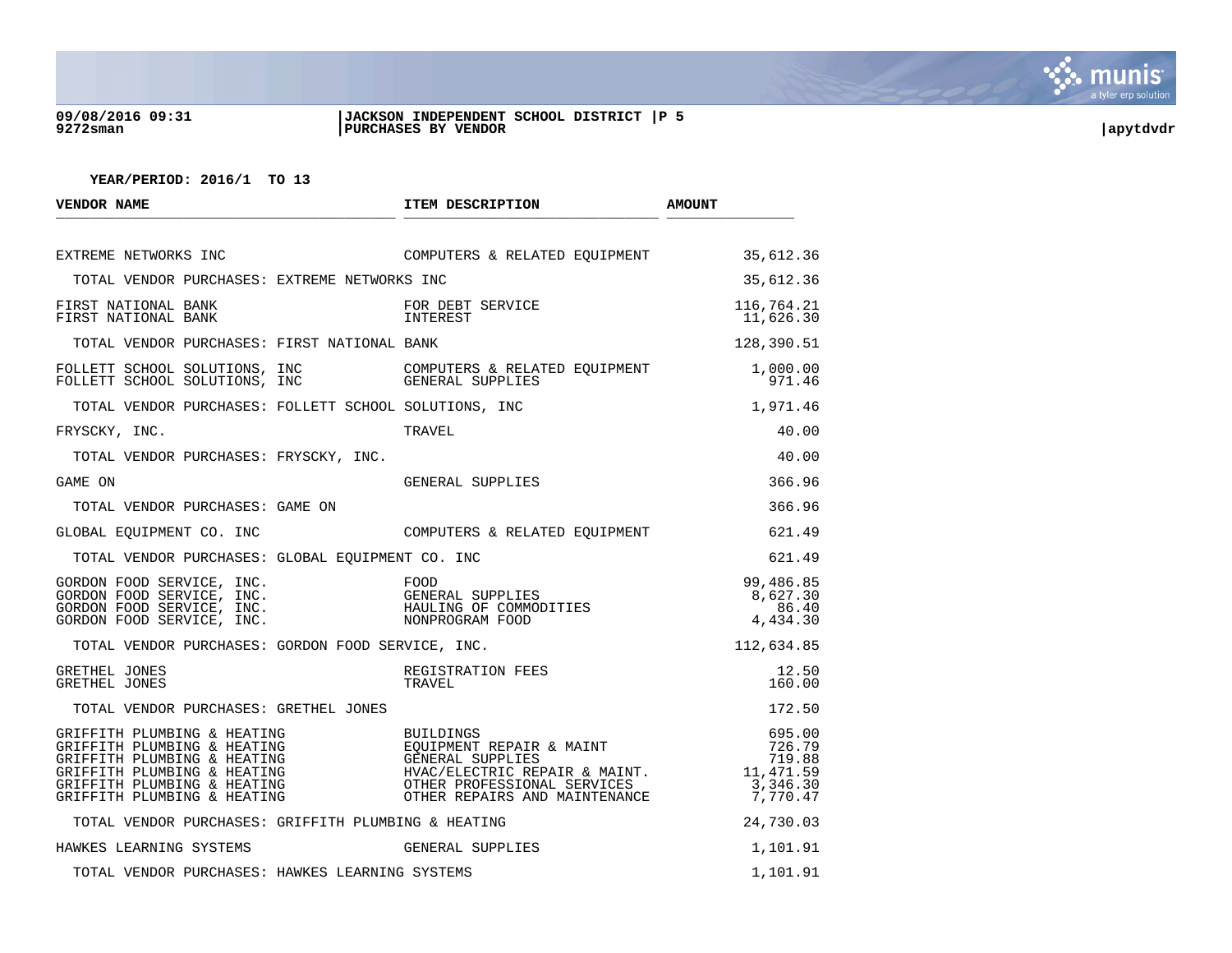

# **09/08/2016 09:31 |JACKSON INDEPENDENT SCHOOL DISTRICT |P 6 9272sman |PURCHASES BY VENDOR |apytdvdr**

| <b>VENDOR NAME</b>                                       | ITEM DESCRIPTION                                  | <b>AMOUNT</b>         |
|----------------------------------------------------------|---------------------------------------------------|-----------------------|
| HCTC/LEES COLLEGE CAMPUS                                 | REGISTRATION FEES                                 | 11,357.50             |
|                                                          |                                                   |                       |
| TOTAL VENDOR PURCHASES: HCTC/LEES COLLEGE CAMPUS         |                                                   | 11,357.50             |
| HERITAGE EOUIPMENT, INC.                                 | VEHICLE REPAIR & MAINT                            | 1,101.87              |
| TOTAL VENDOR PURCHASES: HERITAGE EQUIPMENT, INC.         |                                                   | 1,101.87              |
| HILLYARD                                                 | GENERAL SUPPLIES                                  | 6,448.24              |
| TOTAL VENDOR PURCHASES: HILLYARD                         |                                                   | 6,448.24              |
| HOUGHTON MIFFLIN                                         | TESTS                                             | 953.45                |
| TOTAL VENDOR PURCHASES: HOUGHTON MIFFLIN                 |                                                   | 953.45                |
| HPS, LLC                                                 | REGISTRATION FEES                                 | 1,104.86              |
| TOTAL VENDOR PURCHASES: HPS, LLC                         |                                                   | 1,104.86              |
| HUNTINGTON NATIONAL BANK<br>HUNTINGTON NATIONAL BANK     | INTEREST<br>REDEMPTION OF PRINCIPAL               | 2,691.87<br>27,756.42 |
| TOTAL VENDOR PURCHASES: HUNTINGTON NATIONAL BANK         |                                                   | 30,448.29             |
| HUTCH AUTOMOTIVE<br>HUTCH AUTOMOTIVE                     | GENERAL SUPPLIES<br>HVAC/ELECTRIC REPAIR & MAINT. | 142.47<br>59.94       |
| TOTAL VENDOR PURCHASES: HUTCH AUTOMOTIVE                 |                                                   | 202.41                |
| IGA JACKSON                                              | GENERAL SUPPLIES                                  | 86.43                 |
| TOTAL VENDOR PURCHASES: IGA JACKSON                      |                                                   | 86.43                 |
| INFINITE CAMPUS<br>INFINITE CAMPUS                       | REGISTRATION FEES<br>SUPPLIES-TECHNOLOGY RELATED  | 4,807.65<br>2,404.11  |
| TOTAL VENDOR PURCHASES: INFINITE CAMPUS                  |                                                   | 7,211.76              |
| INTEGRATED IMAGE, INC.                                   | GENERAL SUPPLIES                                  | 3,362.80              |
| TOTAL VENDOR PURCHASES: INTEGRATED IMAGE, INC.           |                                                   | 3,362.80              |
| INTERSTATE BILLING SERVICE, INC. WEHICLE REPAIR & MAINT  |                                                   | 1,163.73              |
| TOTAL VENDOR PURCHASES: INTERSTATE BILLING SERVICE, INC. |                                                   | 1,163.73              |
| JACKSON CITY POLICE DEPARTMENT                           | OTHER PROFESSIONAL SERVICES                       | 120.00                |
| TOTAL VENDOR PURCHASES: JACKSON CITY POLICE DEPARTMENT   |                                                   | 120.00                |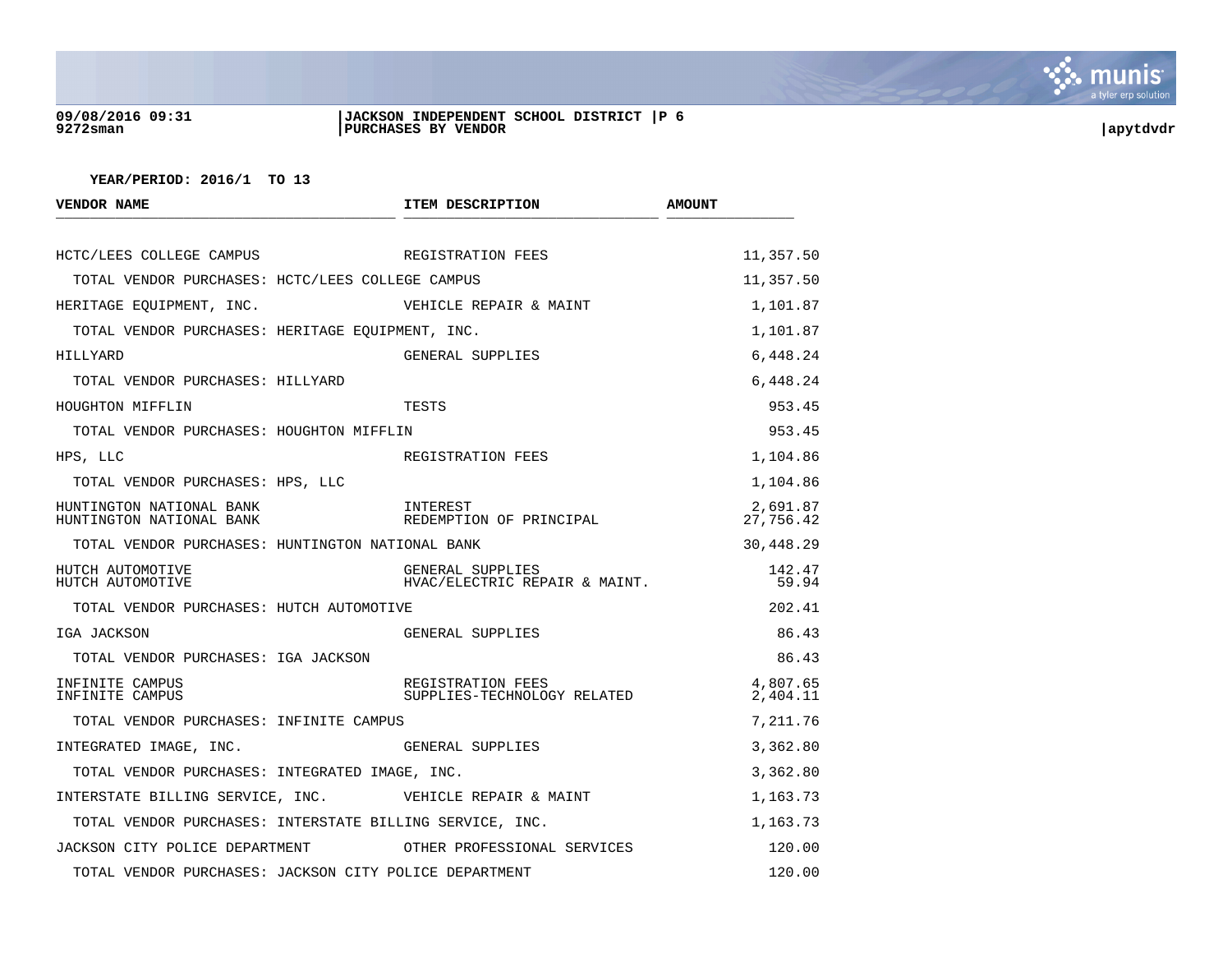

#### **09/08/2016 09:31 |JACKSON INDEPENDENT SCHOOL DISTRICT |P 7 9272sman |PURCHASES BY VENDOR |apytdvdr**

| VENDOR NAME                                                                                                                                       | ITEM DESCRIPTION                                  | <b>AMOUNT</b>             |
|---------------------------------------------------------------------------------------------------------------------------------------------------|---------------------------------------------------|---------------------------|
| JACKSON CITY SCHOOLS ACTIVITY FUND GENERAL SUPPLIES<br>JACKSON CITY SCHOOLS ACTIVITY FUND<br>JACKSON CITY SCHOOLS ACTIVITY FUND REGISTRATION FEES | OTHER                                             | 300.00<br>36.40<br>224.00 |
| TOTAL VENDOR PURCHASES: JACKSON CITY SCHOOLS ACTIVITY FUND                                                                                        |                                                   | 560.40                    |
| JACKSON CITY YEARBOOK FUND                                                                                                                        | NEWSPAPER ADVERTISING                             | 175.00                    |
| TOTAL VENDOR PURCHASES: JACKSON CITY YEARBOOK FUND                                                                                                |                                                   | 175.00                    |
|                                                                                                                                                   | OTHER REPAIRS AND MAINTENANCE                     | 1,605.47<br>249.27        |
| TOTAL VENDOR PURCHASES: JACKSON ELECTRIC SUPPLY                                                                                                   |                                                   | 1,854.74                  |
| JACKSON MUNICIPAL WATERWORKS OTHER UTILITIES<br>JACKSON MUNICIPAL WATERWORKS WATER/SEWAGE                                                         |                                                   | 146.40<br>15,753.18       |
| TOTAL VENDOR PURCHASES: JACKSON MUNICIPAL WATERWORKS                                                                                              |                                                   | 15,899.58                 |
| JACKSON PARK AND RECREATION DEPT GENERAL SUPPLIES                                                                                                 |                                                   | 730.00                    |
| TOTAL VENDOR PURCHASES: JACKSON PARK AND RECREATION DEPT                                                                                          |                                                   | 730.00                    |
| JACKSON PHYSICAL THERAPY THERES REGISTRATION FEES                                                                                                 |                                                   | 2,691.00                  |
| TOTAL VENDOR PURCHASES: JACKSON PHYSICAL THERAPY                                                                                                  |                                                   | 2,691.00                  |
| JACKSON TIMES - VOICE                                                                                                                             | NEWSPAPER ADVERTISING                             | 2,348.00                  |
| TOTAL VENDOR PURCHASES: JACKSON TIMES - VOICE                                                                                                     |                                                   | 2,348.00                  |
| JACKSON TRUE VALUE HARDWARE<br><b>JACKSON TRUE VALUE HARDWARE</b>                                                                                 | GENERAL SUPPLIES<br>OTHER REPAIRS AND MAINTENANCE | 4, 411.24<br>106.14       |
| TOTAL VENDOR PURCHASES: JACKSON TRUE VALUE HARDWARE                                                                                               |                                                   | 4,517.38                  |
| JACKSON WHOLESALE COMPANY                                                                                                                         | FOOD                                              | 1,097.65                  |
| TOTAL VENDOR PURCHASES: JACKSON WHOLESALE COMPANY                                                                                                 |                                                   | 1,097.65                  |
| JAMES ELMO COMBS                                                                                                                                  | TRAVEL                                            | 35.20                     |
| TOTAL VENDOR PURCHASES: JAMES ELMO COMBS                                                                                                          |                                                   | 35.20                     |
| <b>JAMON HALVAKSZ</b><br><b>JAMON HALVAKSZ</b>                                                                                                    | GENERAL SUPPLIES<br>OTHER                         | 425.00<br>325.00          |
| TOTAL VENDOR PURCHASES: JAMON HALVAKSZ                                                                                                            |                                                   | 750.00                    |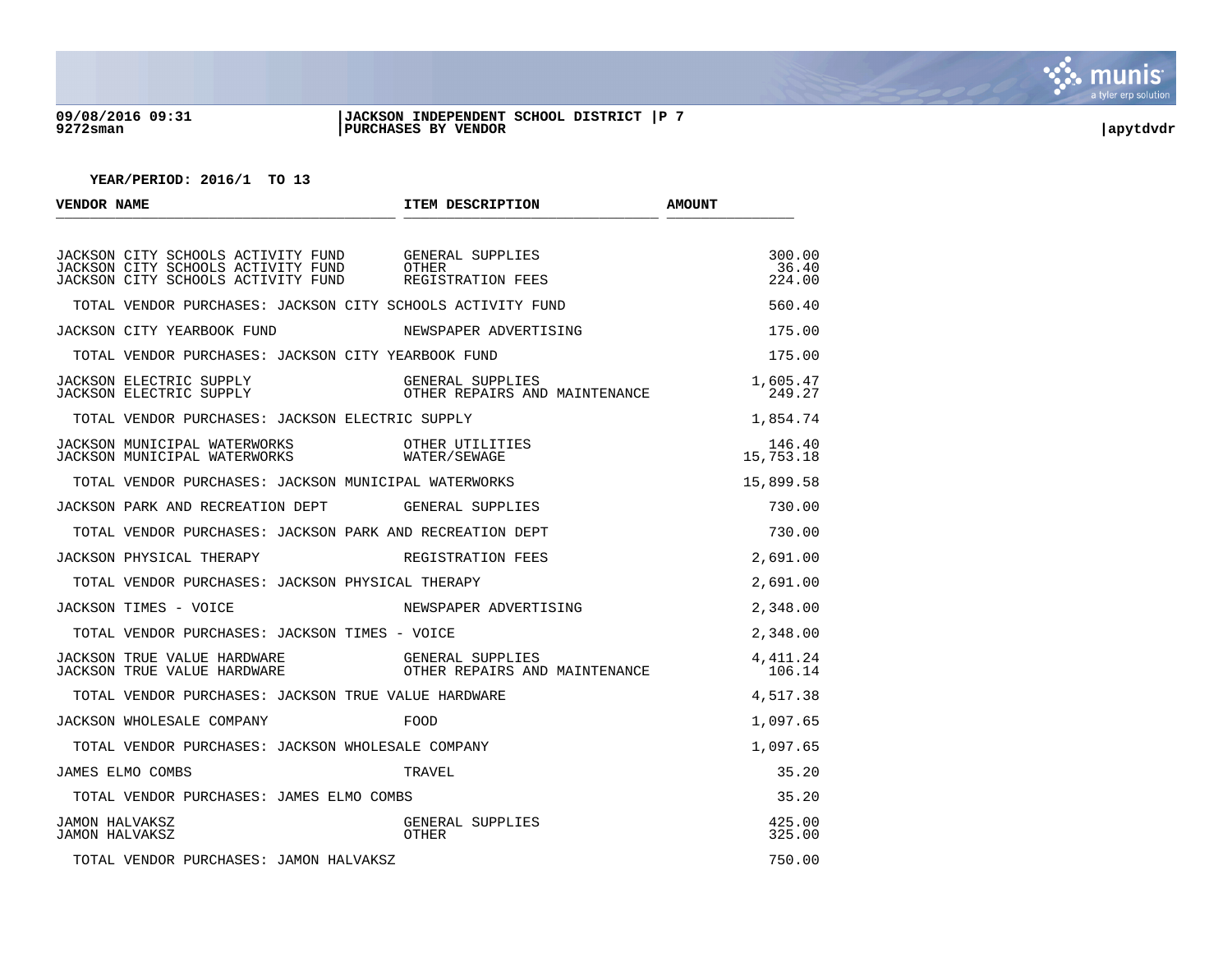

# **09/08/2016 09:31 |JACKSON INDEPENDENT SCHOOL DISTRICT |P 8 9272sman |PURCHASES BY VENDOR |apytdvdr**

| <b>VENDOR NAME</b>                                  | ITEM DESCRIPTION        | <b>AMOUNT</b>      |
|-----------------------------------------------------|-------------------------|--------------------|
| <b>JAXON FLOWERS</b>                                | GENERAL SUPPLIES        | 385.00             |
| TOTAL VENDOR PURCHASES: JAXON FLOWERS               |                         | 385.00             |
| JEFFREY CLAIR                                       | TRAVEL                  | 209.92             |
| TOTAL VENDOR PURCHASES: JEFFREY CLAIR               |                         | 209.92             |
| JIFFY MART                                          | DIESEL FUEL             | 2,063.08           |
| TOTAL VENDOR PURCHASES: JIFFY MART                  |                         | 2,063.08           |
| JOHN COUCH                                          | TRAVEL                  | 19.20              |
| TOTAL VENDOR PURCHASES: JOHN COUCH                  |                         | 19.20              |
| JOHN HENSON                                         | OTHER INSURANCE         | 162.71             |
| TOTAL VENDOR PURCHASES: JOHN HENSON                 |                         | 162.71             |
| JOHN W. TURNER<br>JOHN W. TURNER                    | EXTRA SERVICE<br>TRAVEL | 3,200.00<br>114.56 |
| TOTAL VENDOR PURCHASES: JOHN W. TURNER              |                         | 3,314.56           |
| JONES SCHOOL SUPPLY CO, INC                         | GENERAL SUPPLIES        | 38.43              |
| TOTAL VENDOR PURCHASES: JONES SCHOOL SUPPLY CO, INC |                         | 38.43              |
| JOSHUA HOLLAN                                       | EXTRA SERVICE           | 113.30             |
| TOTAL VENDOR PURCHASES: JOSHUA HOLLAN               |                         | 113.30             |
| KAAC, INC.                                          | REGISTRATION FEES       | 960.00             |
| TOTAL VENDOR PURCHASES: KAAC, INC.                  |                         | 960.00             |
| KAITLIN PENNINGTON                                  | EXTRA SERVICE           | 1,000.00           |
| TOTAL VENDOR PURCHASES: KAITLIN PENNINGTON          |                         | 1,000.00           |
| KARMIT BACK                                         | EXTRA SERVICE           | 4,000.00           |
| TOTAL VENDOR PURCHASES: KARMIT BACK                 |                         | 4,000.00           |
| KASA                                                | REGISTRATION FEES       | 265.00             |
| TOTAL VENDOR PURCHASES: KASA                        |                         | 265.00             |
| KASC                                                | GENERAL SUPPLIES        | 400.00             |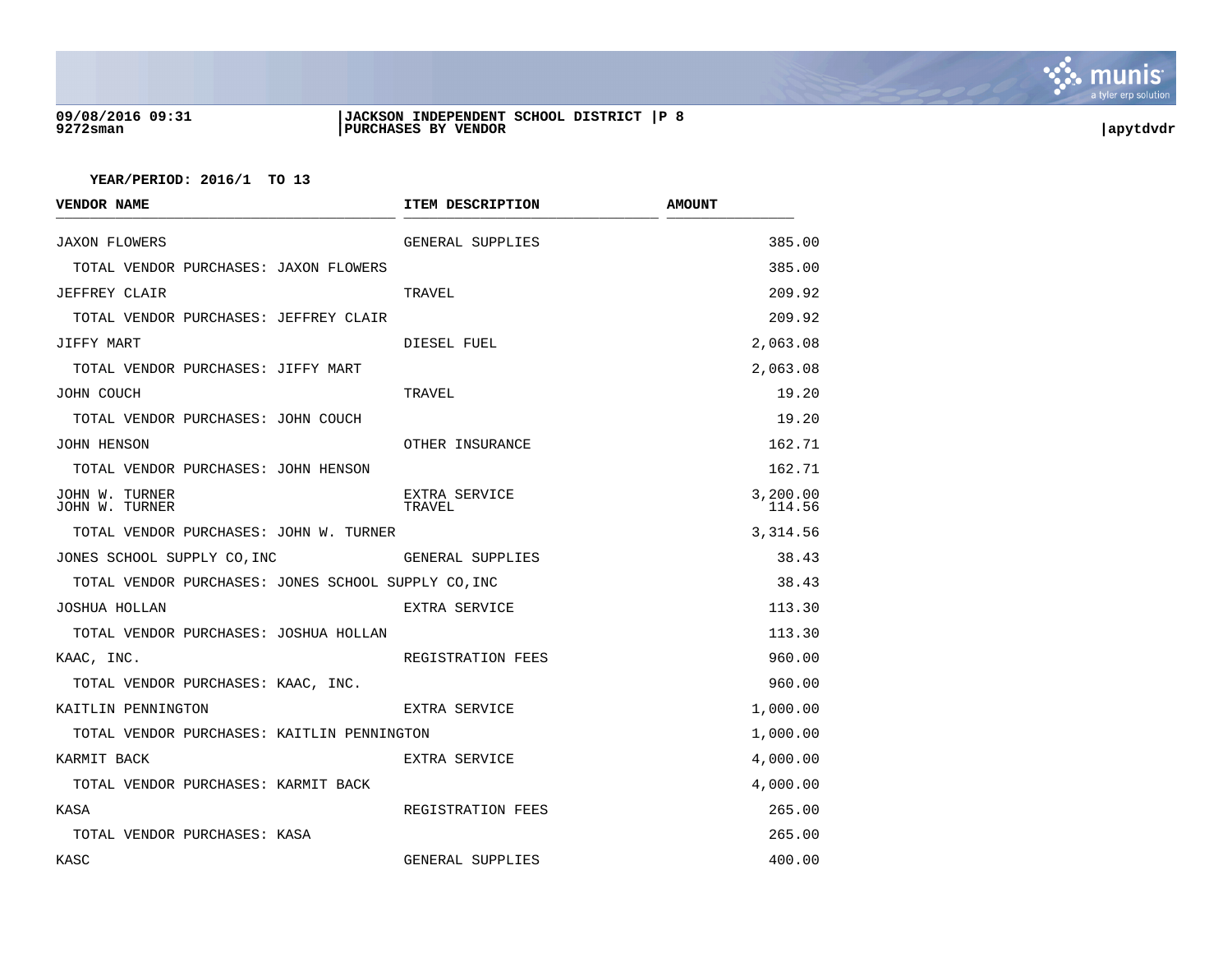

# **09/08/2016 09:31 |JACKSON INDEPENDENT SCHOOL DISTRICT |P 9 9272sman |PURCHASES BY VENDOR |apytdvdr**

| <b>VENDOR NAME</b>                                                       | ITEM DESCRIPTION                                | <b>AMOUNT</b>      |
|--------------------------------------------------------------------------|-------------------------------------------------|--------------------|
| TOTAL VENDOR PURCHASES: KASC                                             |                                                 | 400.00             |
| KASS                                                                     | REGISTRATION FEES                               | 1,000.00           |
| TOTAL VENDOR PURCHASES: KASS                                             |                                                 | 1,000.00           |
| KEDC                                                                     | REGISTRATION FEES                               | 799.63             |
| TOTAL VENDOR PURCHASES: KEDC                                             |                                                 | 799.63             |
| KENTUCKY COMMUNITY EDUCATION ASSOCIATION OTHER PROFESSIONAL SERVICES     |                                                 | 50.00              |
| TOTAL VENDOR PURCHASES: KENTUCKY COMMUNITY EDUCATION ASSOCIATION         |                                                 | 50.00              |
| KENTUCKY CRYSTAL WATER COMPANY                                           | WATER/SEWAGE                                    | 21.75              |
| TOTAL VENDOR PURCHASES: KENTUCKY CRYSTAL WATER COMPANY                   |                                                 | 21.75              |
| KENTUCKY EMPLOYERS' MUTUAL INSURANCE                                     | WORKMENS COMPENSATION                           | 5,300.03           |
| TOTAL VENDOR PURCHASES: KENTUCKY EMPLOYERS' MUTUAL INSURANCE             |                                                 | 5,300.03           |
| Kentucky River HBP, LLC                                                  | OTHER INSURANCE                                 | 211.94             |
| TOTAL VENDOR PURCHASES: Kentucky River HBP, LLC                          |                                                 | 211.94             |
| KENTUCKY RIVER MEDICAL CENTER                                            | OTHER INSURANCE                                 | 214.96             |
| TOTAL VENDOR PURCHASES: KENTUCKY RIVER MEDICAL CENTER                    |                                                 | 214.96             |
| KENTUCKY SCHOOL BOARDS ASSOCIATION<br>KENTUCKY SCHOOL BOARDS ASSOCIATION | OTHER INSURANCE<br>REGISTRATION FEES            | 294.02<br>8,800.28 |
| TOTAL VENDOR PURCHASES: KENTUCKY SCHOOL BOARDS ASSOCIATION               |                                                 | 9,094.30           |
| KENTUCKY SCHOOL NUTRITION ASSOCIATION REGISTRATION FEES                  |                                                 | 140.00             |
| TOTAL VENDOR PURCHASES: KENTUCKY SCHOOL NUTRITION ASSOCIATION            |                                                 | 140.00             |
| KENTUCKY STATE TREASURER<br>KENTUCKY STATE TREASURER                     | KTRS EMPLOYER CONTRIBUTION<br>REGISTRATION FEES | 19.53<br>706.91    |
| TOTAL VENDOR PURCHASES: KENTUCKY STATE TREASURER                         |                                                 | 726.44             |
| KET                                                                      | REGISTRATION FEES                               | 595.00             |
| TOTAL VENDOR PURCHASES: KET                                              |                                                 | 595.00             |
| KEY COVINGTON DOUTHITT                                                   | EXTRA SERVICE                                   | 2,500.00           |
| TOTAL VENDOR PURCHASES: KEY COVINGTON DOUTHITT                           |                                                 | 2,500.00           |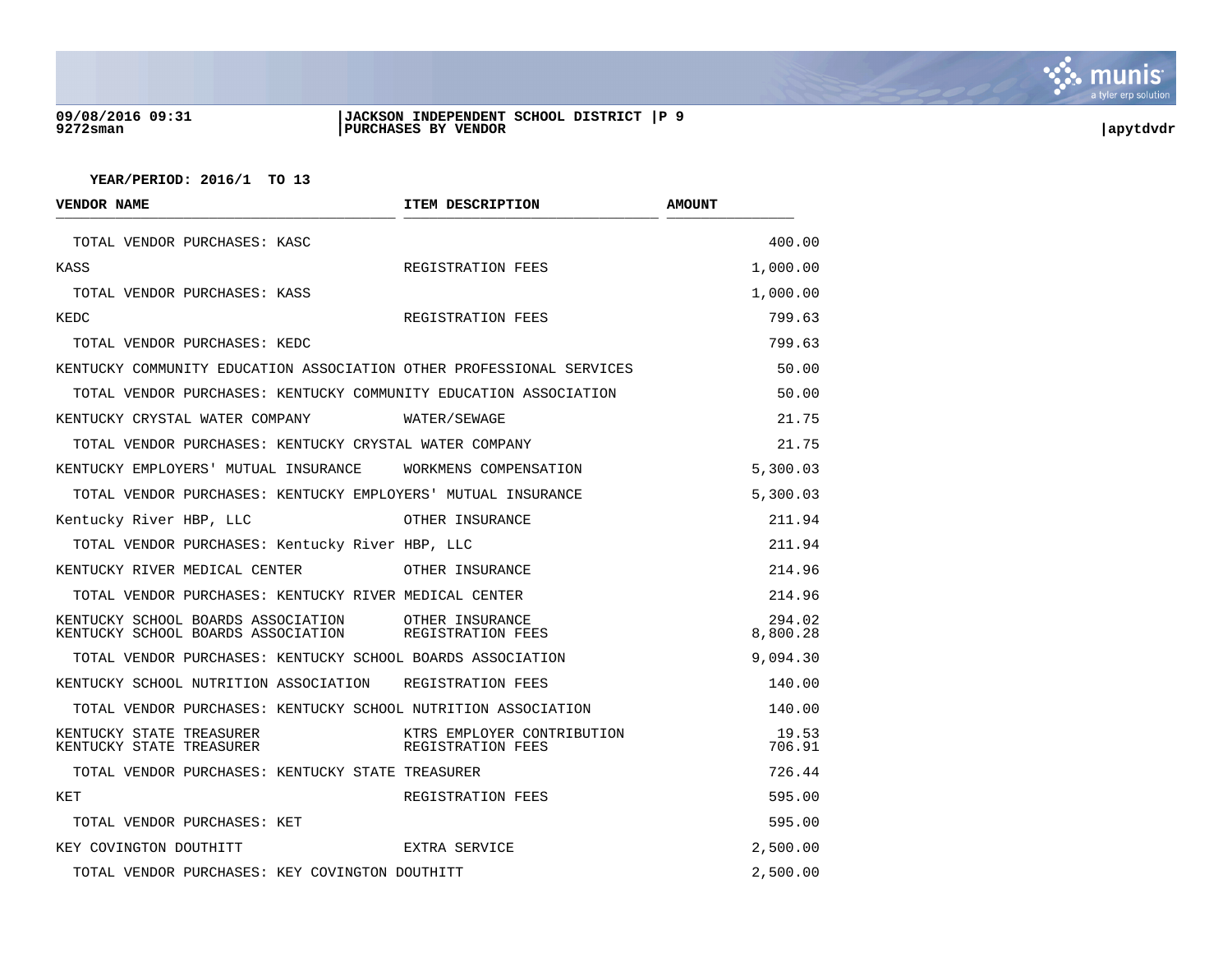

# **09/08/2016 09:31 |JACKSON INDEPENDENT SCHOOL DISTRICT |P 10 9272sman |PURCHASES BY VENDOR |apytdvdr**

| <b>VENDOR NAME</b>                                     | ITEM DESCRIPTION            | <b>AMOUNT</b> |
|--------------------------------------------------------|-----------------------------|---------------|
| KIM GARDNER                                            | <b>OTHER</b>                | 250.00        |
| TOTAL VENDOR PURCHASES: KIM GARDNER                    |                             | 250.00        |
| KIM RILEY                                              | TRAVEL                      | 192.00        |
| TOTAL VENDOR PURCHASES: KIM RILEY                      |                             | 192.00        |
| KSBIT                                                  | KSBA UNEMPLOYMENT INSURANCE | 4,771.58      |
| TOTAL VENDOR PURCHASES: KSBIT                          |                             | 4,771.58      |
| KSHA CONFERENCE                                        | REGISTRATION FEES           | 210.00        |
| TOTAL VENDOR PURCHASES: KSHA CONFERENCE                |                             | 210.00        |
| KVEC                                                   | REGISTRATION FEES           | 7,300.00      |
| TOTAL VENDOR PURCHASES: KVEC                           |                             | 7,300.00      |
| KY FRONTIER GAS                                        | OTHER UTILITIES             | 2,575.11      |
| TOTAL VENDOR PURCHASES: KY FRONTIER GAS                |                             | 2,575.11      |
| KYLE LIVELY                                            | FOOD                        | 170.95        |
| TOTAL VENDOR PURCHASES: KYLE LIVELY                    |                             | 170.95        |
| KYSTE                                                  | REGISTRATION FEES           | 174.00        |
| TOTAL VENDOR PURCHASES: KYSTE                          |                             | 174.00        |
| LAKESHORE LEARNING MATERIALS                           | GENERAL SUPPLIES            | 173.90        |
| TOTAL VENDOR PURCHASES: LAKESHORE LEARNING MATERIALS   |                             | 173.90        |
| LEARNING ZONE XPRESS                                   | GENERAL SUPPLIES            | 592.81        |
| TOTAL VENDOR PURCHASES: LEARNING ZONE XPRESS           |                             | 592.81        |
| LETCHER CO CENTRAL HIGH SCHOOL                         | REGISTRATION FEES           | 150.00        |
| TOTAL VENDOR PURCHASES: LETCHER CO CENTRAL HIGH SCHOOL |                             | 150.00        |
| LIBERTY MUTUAL INSURANCE                               | OTHER INSURANCE             | 32,812.00     |
| TOTAL VENDOR PURCHASES: LIBERTY MUTUAL INSURANCE       |                             | 32,812.00     |
| LUCY LOVELY                                            | TRAVEL                      | 57.60         |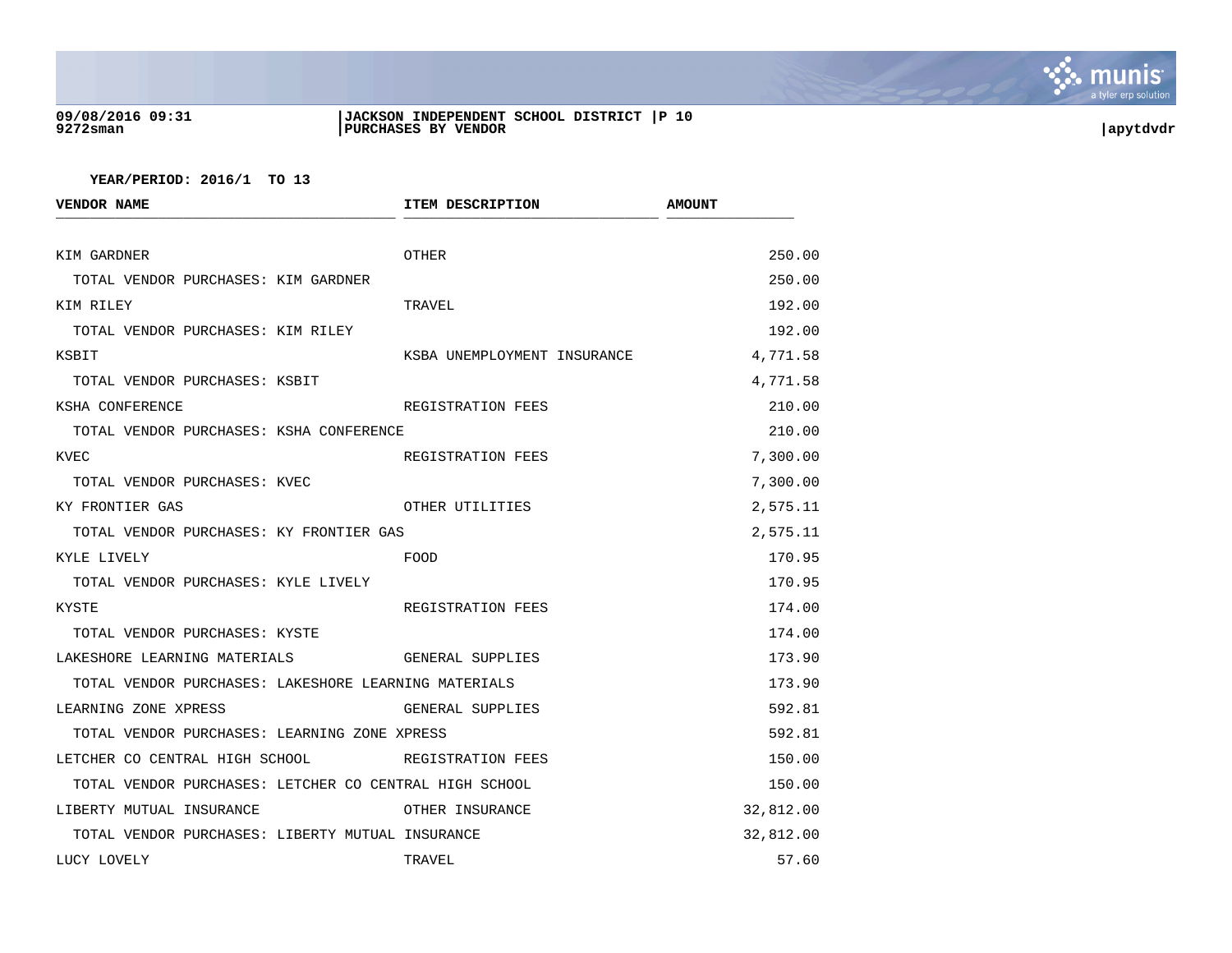

# **09/08/2016 09:31 |JACKSON INDEPENDENT SCHOOL DISTRICT |P 11 9272sman |PURCHASES BY VENDOR |apytdvdr**

| VENDOR NAME                                                          | ITEM DESCRIPTION                                  | <b>AMOUNT</b>        |
|----------------------------------------------------------------------|---------------------------------------------------|----------------------|
| TOTAL VENDOR PURCHASES: LUCY LOVELY                                  |                                                   | 57.60                |
| MELISSA HENSON LITTLE                                                | TRAVEL                                            | 753.92               |
| TOTAL VENDOR PURCHASES: MELISSA HENSON LITTLE                        |                                                   | 753.92               |
| MITCHELL CLAIR                                                       | GENERAL SUPPLIES                                  | 50.00                |
| TOTAL VENDOR PURCHASES: MITCHELL CLAIR                               |                                                   | 50.00                |
| MOREHEAD STATE UNIVERSITY                                            | GENERAL SUPPLIES                                  | 1,000.00             |
| TOTAL VENDOR PURCHASES: MOREHEAD STATE UNIVERSITY                    |                                                   | 1,000.00             |
| NASSP                                                                | GENERAL SUPPLIES                                  | 265.50               |
| TOTAL VENDOR PURCHASES: NASSP                                        |                                                   | 265.50               |
| NORTHWEST EVALUATION ASSOCIATION<br>NORTHWEST EVALUATION ASSOCIATION | OTHER<br>TESTS                                    | 3,915.00<br>1,150.00 |
| TOTAL VENDOR PURCHASES: NORTHWEST EVALUATION ASSOCIATION             |                                                   | 5,065.00             |
| OFFICE DEPOT<br>OFFICE DEPOT                                         | COMPUTERS & RELATED EQUIPMENT<br>GENERAL SUPPLIES | 155.94<br>6,076.79   |
| TOTAL VENDOR PURCHASES: OFFICE DEPOT                                 |                                                   | 6,232.73             |
| ONE CALL NOW                                                         | REGISTRATION FEES                                 | 579.60               |
| TOTAL VENDOR PURCHASES: ONE CALL NOW                                 |                                                   | 579.60               |
| ORKIN EXTERMINATING CO., INC.                                        | OTHER UTILITIES                                   | 1,767.05             |
| TOTAL VENDOR PURCHASES: ORKIN EXTERMINATING CO., INC.                |                                                   | 1,767.05             |
| ORKIN, INC                                                           | OTHER UTILITIES                                   | 219.33               |
| TOTAL VENDOR PURCHASES: ORKIN, INC                                   |                                                   | 219.33               |
| OVERBEE'S CARPET & CLEANING <b>THER PROFESSIONAL SERVICES</b>        |                                                   | 278.00               |
| TOTAL VENDOR PURCHASES: OVERBEE'S CARPET & CLEANING                  |                                                   | 278.00               |
| OWSLEY CO. BOARD OF EDUCATION                                        | REGISTRATION FEES                                 | 150.00               |
| TOTAL VENDOR PURCHASES: OWSLEY CO. BOARD OF EDUCATION                |                                                   | 150.00               |
| PACIFIC BUILDING SUPPLY<br>PACIFIC BUILDING SUPPLY                   | GENERAL SUPPLIES<br>OTHER REPAIRS AND MAINTENANCE | 173.81<br>468.00     |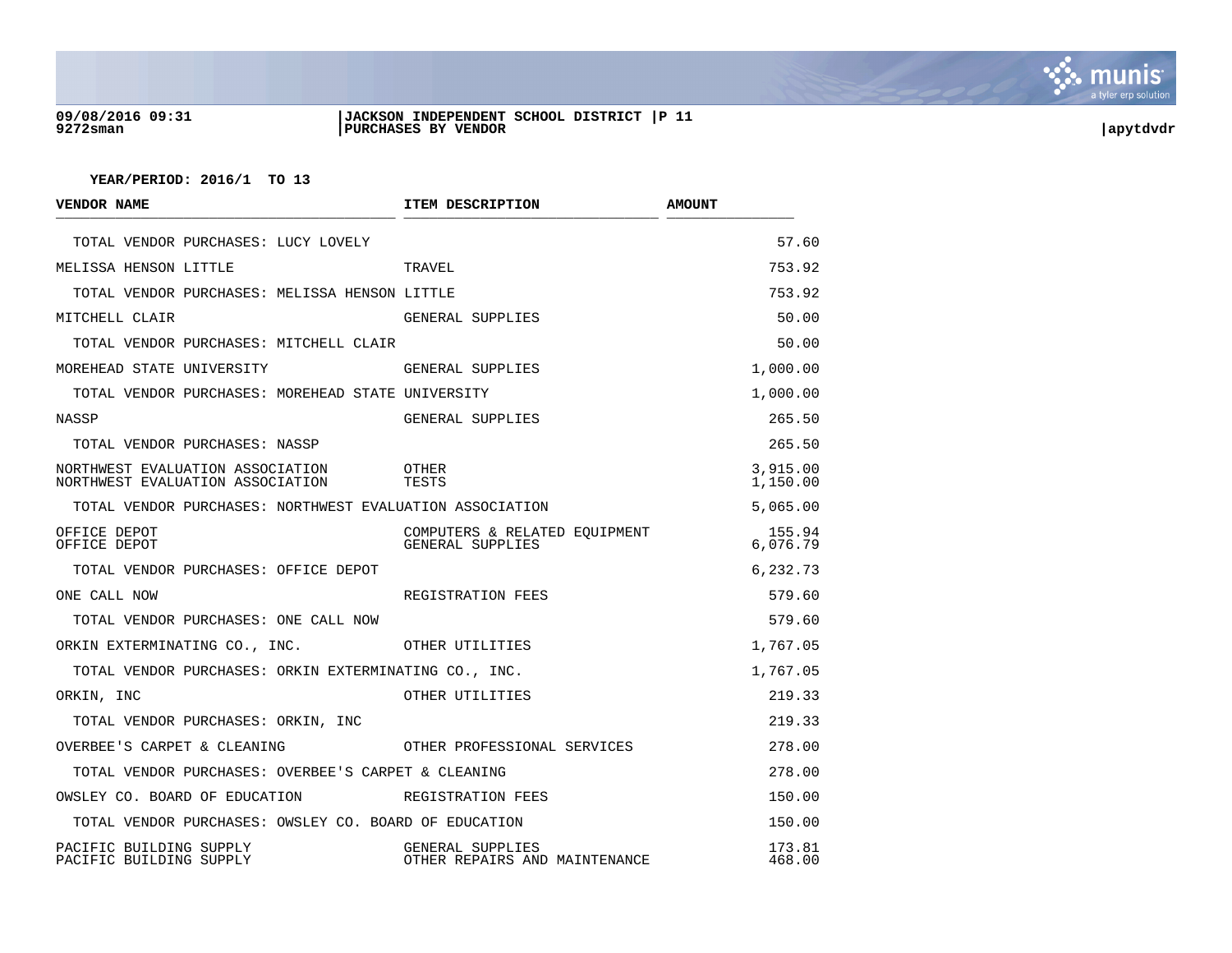

## **09/08/2016 09:31 |JACKSON INDEPENDENT SCHOOL DISTRICT |P 12 9272sman |PURCHASES BY VENDOR |apytdvdr**

| <b>VENDOR NAME</b>                                                 | ITEM DESCRIPTION                                  | <b>AMOUNT</b>    |
|--------------------------------------------------------------------|---------------------------------------------------|------------------|
| TOTAL VENDOR PURCHASES: PACIFIC BUILDING SUPPLY                    |                                                   | 641.81           |
| PARENT-TEACHER STORE                                               | GENERAL SUPPLIES                                  | 688.05           |
| TOTAL VENDOR PURCHASES: PARENT-TEACHER STORE                       |                                                   | 688.05           |
| PATRICIA ROBINSON                                                  | TRAVEL                                            | 153.60           |
| TOTAL VENDOR PURCHASES: PATRICIA ROBINSON                          |                                                   | 153.60           |
| PAULA T. MILLER                                                    | TRAVEL                                            | 19.20            |
| TOTAL VENDOR PURCHASES: PAULA T. MILLER                            |                                                   | 19.20            |
| PERSONAL COMPUTER SYSTEMS, INC                                     | COMPUTERS & RELATED EOUIPMENT                     | 74.00            |
| TOTAL VENDOR PURCHASES: PERSONAL COMPUTER SYSTEMS, INC             |                                                   | 74.00            |
| PITNEY BOWES                                                       | GENERAL SUPPLIES                                  | 1,322.98         |
| TOTAL VENDOR PURCHASES: PITNEY BOWES                               |                                                   | 1,322.98         |
| POMEROY COMPUTER RESOURCES, INC<br>POMEROY COMPUTER RESOURCES, INC | COMPUTERS & RELATED EOUIPMENT<br>GENERAL SUPPLIES | 709.69<br>660.00 |
| TOTAL VENDOR PURCHASES: POMEROY COMPUTER RESOURCES, INC            |                                                   | 1,369.69         |
| PRFESSIONAL BINDING PRODUCTS, INC                                  | GENERAL SUPPLIES                                  | 2,918.00         |
| TOTAL VENDOR PURCHASES: PRFESSIONAL BINDING PRODUCTS, INC          |                                                   | 2,918.00         |
| PROTEK SECURITY & FIRE SYSTEMS                                     | OTHER PROFESSIONAL SERVICES                       | 8,189.60         |
| TOTAL VENDOR PURCHASES: PROTEK SECURITY & FIRE SYSTEMS             |                                                   | 8,189.60         |
| PSAT/NMSOT                                                         | TESTS                                             | 345.00           |
| TOTAL VENDOR PURCHASES: PSAT/NMSOT                                 |                                                   | 345.00           |
| PSST                                                               | REGISTRATION FEES                                 | 4,444.05         |
| TOTAL VENDOR PURCHASES: PSST                                       |                                                   | 4,444.05         |
| PUBLIC GAS COMPANY                                                 | OTHER UTILITIES                                   | 510.50           |
| TOTAL VENDOR PURCHASES: PUBLIC GAS COMPANY                         |                                                   | 510.50           |
| PURCHASE POWER                                                     | POSTAGE & PO BOX RENT                             | 1,688.71         |
| TOTAL VENDOR PURCHASES: PURCHASE POWER                             |                                                   | 1,688.71         |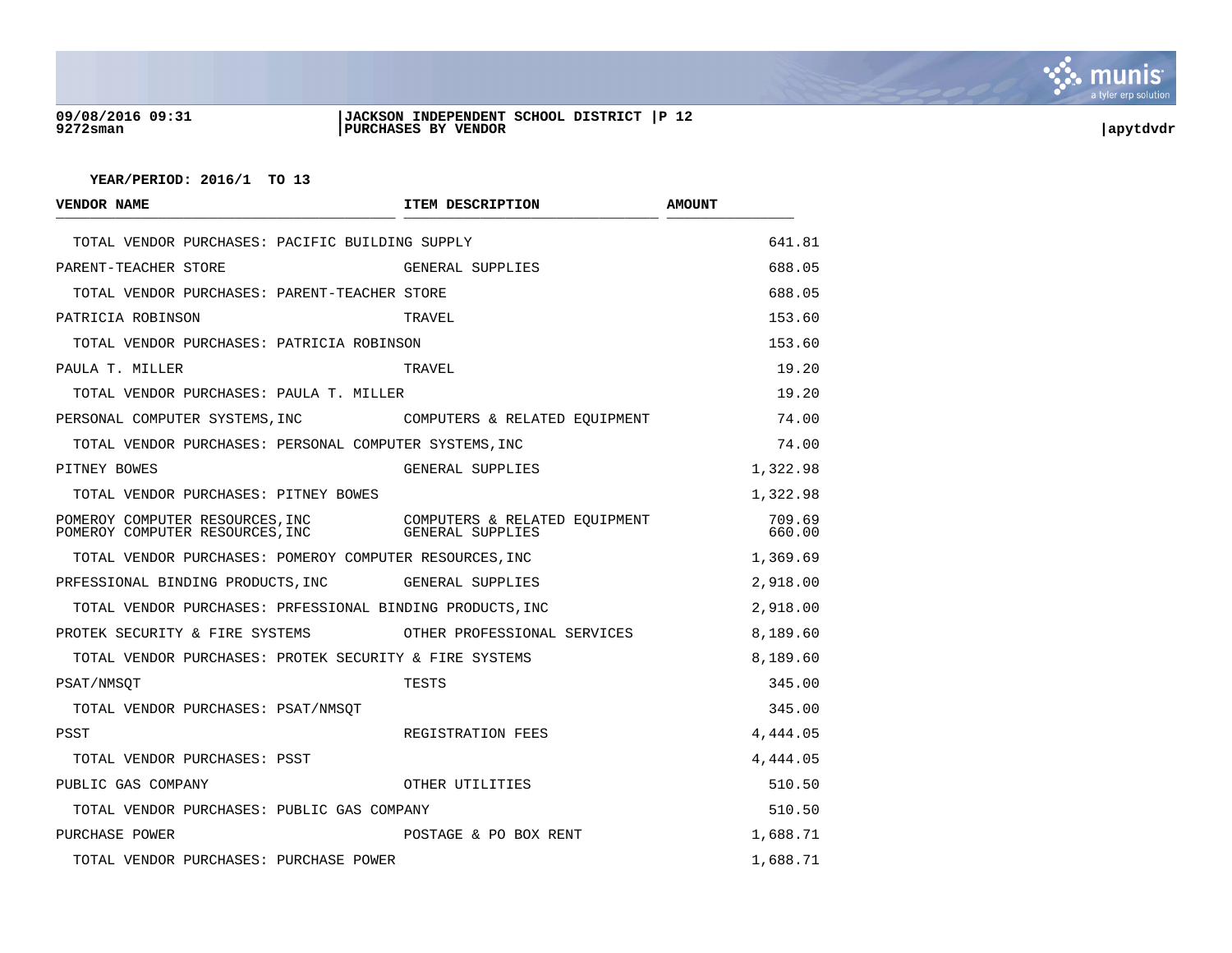

## **09/08/2016 09:31 |JACKSON INDEPENDENT SCHOOL DISTRICT |P 13 9272sman |PURCHASES BY VENDOR |apytdvdr**

| <b>VENDOR NAME</b>                                   | ITEM DESCRIPTION         | <b>AMOUNT</b> |
|------------------------------------------------------|--------------------------|---------------|
| REGINA STAMPER                                       | TRAVEL - OUT OF DISTRICT | 1,053.61      |
| TOTAL VENDOR PURCHASES: REGINA STAMPER               |                          | 1,053.61      |
| RENAISSANCE LEARNING, INC.                           | GENERAL SUPPLIES         | 3,888.00      |
| TOTAL VENDOR PURCHASES: RENAISSANCE LEARNING, INC.   |                          | 3,888.00      |
| RICHARD TRENT, JR.                                   | EXTRA SERVICE            | 800.00        |
| TOTAL VENDOR PURCHASES: RICHARD TRENT, JR.           |                          | 800.00        |
| RICKEY EUGENE BARNETT                                | EXTRA SERVICE            | 800.00        |
| TOTAL VENDOR PURCHASES: RICKEY EUGENE BARNETT        |                          | 800.00        |
| RRCNA                                                | REGISTRATION FEES        | 435.00        |
| TOTAL VENDOR PURCHASES: RRCNA                        |                          | 435.00        |
| SANDRA GABBARD                                       | TRAVEL                   | 83.20         |
| TOTAL VENDOR PURCHASES: SANDRA GABBARD               |                          | 83.20         |
| SARAH WOLFE-TRENT                                    | TRAVEL                   | 104.96        |
| TOTAL VENDOR PURCHASES: SARAH WOLFE-TRENT            |                          | 104.96        |
| SCHILLER HARDWARE                                    | GENERAL SUPPLIES         | 91.60         |
| TOTAL VENDOR PURCHASES: SCHILLER HARDWARE            |                          | 91.60         |
| SCHOLASTIC                                           | GENERAL SUPPLIES         | 69.17         |
| TOTAL VENDOR PURCHASES: SCHOLASTIC                   |                          | 69.17         |
| SCHOLASTIC, INC.                                     | OTHER                    | 1,172.83      |
| TOTAL VENDOR PURCHASES: SCHOLASTIC, INC.             |                          | 1,172.83      |
| SCHOOL NUTRITION ASSOCIATION NETRATION FEES          |                          | 37.50         |
| TOTAL VENDOR PURCHASES: SCHOOL NUTRITION ASSOCIATION |                          | 37.50         |
| SCHOOL SPECIALTY INC.                                | GENERAL SUPPLIES         | 81.17         |
| TOTAL VENDOR PURCHASES: SCHOOL SPECIALTY INC.        |                          | 81.17         |
| SCOTT HOLLAN                                         | EXTRA SERVICE            | 1,200.00      |
| TOTAL VENDOR PURCHASES: SCOTT HOLLAN                 |                          | 1,200.00      |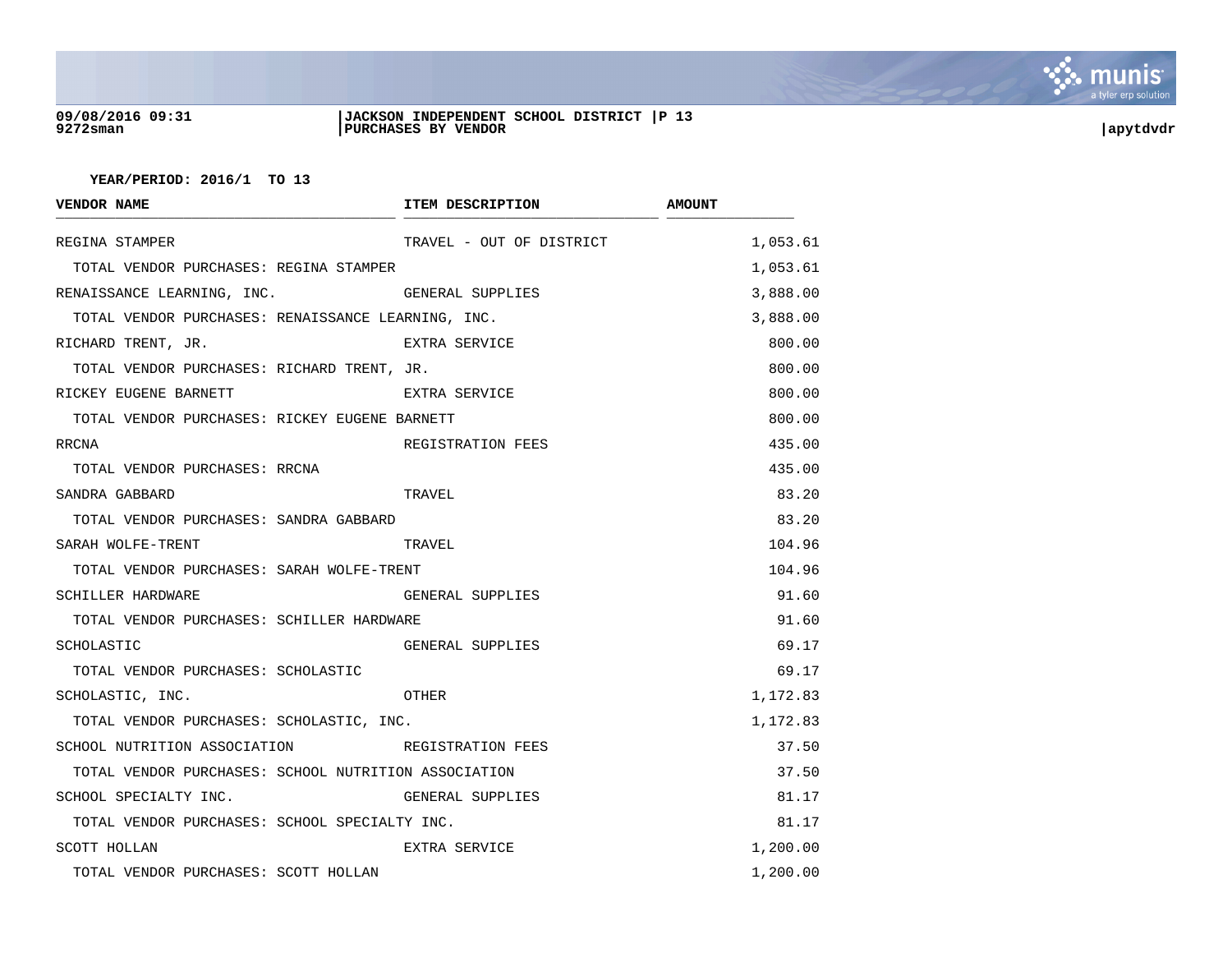

# **09/08/2016 09:31 |JACKSON INDEPENDENT SCHOOL DISTRICT |P 14 9272sman |PURCHASES BY VENDOR |apytdvdr**

| <b>VENDOR NAME</b>                                   | ITEM DESCRIPTION                                             | <b>AMOUNT</b>        |
|------------------------------------------------------|--------------------------------------------------------------|----------------------|
| SHI INTERNATIONAL CORP                               | COMPUTERS & RELATED EQUIPMENT                                | 2,592.47             |
| TOTAL VENDOR PURCHASES: SHI INTERNATIONAL CORP       |                                                              | 2,592.47             |
| SHRED IT                                             | OTHER PROFESSIONAL SERVICES                                  | 2,238.39             |
| TOTAL VENDOR PURCHASES: SHRED IT                     |                                                              | 2,238.39             |
| SHUMAKER'S INC.                                      | GENERAL SUPPLIES                                             | 52.00                |
| TOTAL VENDOR PURCHASES: SHUMAKER'S INC.              |                                                              | 52.00                |
| STACY LINN                                           | TRAVEL                                                       | 479.92               |
| TOTAL VENDOR PURCHASES: STACY LINN                   |                                                              | 479.92               |
| STOUT PRINTING INC.                                  | GENERAL SUPPLIES                                             | 260.00               |
| TOTAL VENDOR PURCHASES: STOUT PRINTING INC.          |                                                              | 260.00               |
| SUGAR CAMP GOLF CLUB                                 | REGISTRATION FEES                                            | 800.00               |
| TOTAL VENDOR PURCHASES: SUGAR CAMP GOLF CLUB         |                                                              | 800.00               |
| SUMMERS, MCCRARY&SPARKS, PSC                         | AUDITING SERVICES                                            | 7,200.00             |
| TOTAL VENDOR PURCHASES: SUMMERS, MCCRARY&SPARKS, PSC |                                                              | 7,200.00             |
| SYMPHONY LEARNING                                    | SUPPLIES-TECHNOLOGY RELATED                                  | 2,990.00             |
| TOTAL VENDOR PURCHASES: SYMPHONY LEARNING            |                                                              | 2,990.00             |
| TAMARA D.PHIPPS                                      | EXTRA SERVICE                                                | 1,000.00             |
| TOTAL VENDOR PURCHASES: TAMARA D.PHIPPS              |                                                              | 1,000.00             |
| TEACHING STRATEGIES, INC                             | TESTS                                                        | 125.40               |
| TOTAL VENDOR PURCHASES: TEACHING STRATEGIES, INC     |                                                              | 125.40               |
| THE COLLEGE BOARD                                    | TESTS                                                        | 75.00                |
| TOTAL VENDOR PURCHASES: THE COLLEGE BOARD            |                                                              | 75.00                |
| TREMCO/WTI                                           | OTHER PROFESSIONAL SERVICES                                  | 51,788.00            |
| TOTAL VENDOR PURCHASES: TREMCO/WTI                   |                                                              | 51,788.00            |
| TYLER TECHNOLOGIES, INC.<br>TYLER TECHNOLOGIES, INC. | COMPUTERS & RELATED EQUIPMENT<br>SUPPLIES-TECHNOLOGY RELATED | 5,257.83<br>1,311.18 |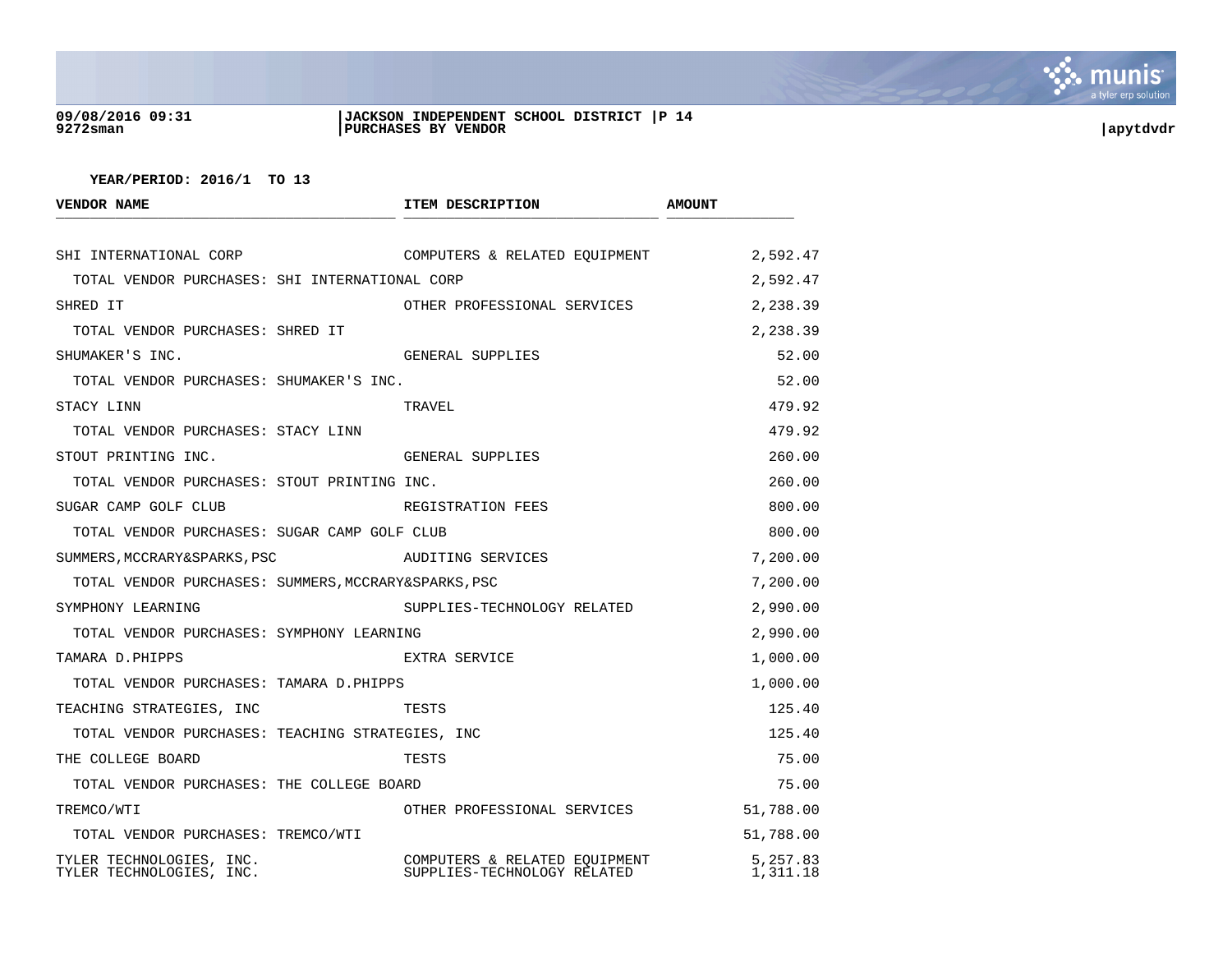

# **09/08/2016 09:31 |JACKSON INDEPENDENT SCHOOL DISTRICT |P 15 9272sman |PURCHASES BY VENDOR |apytdvdr**

| <b>VENDOR NAME</b>                                                                          | ITEM DESCRIPTION                                                                                                                                                                                                                                                                  | <b>AMOUNT</b>                                                                                                         |
|---------------------------------------------------------------------------------------------|-----------------------------------------------------------------------------------------------------------------------------------------------------------------------------------------------------------------------------------------------------------------------------------|-----------------------------------------------------------------------------------------------------------------------|
| TOTAL VENDOR PURCHASES: TYLER TECHNOLOGIES, INC.                                            |                                                                                                                                                                                                                                                                                   | 6,569.01                                                                                                              |
| UK CONFUCIUS INSTITUTE                                                                      | EXTRA SERVICE                                                                                                                                                                                                                                                                     | 8,000.00                                                                                                              |
| TOTAL VENDOR PURCHASES: UK CONFUCIUS INSTITUTE                                              |                                                                                                                                                                                                                                                                                   | 8,000.00                                                                                                              |
| ULINE                                                                                       | GENERAL SUPPLIES                                                                                                                                                                                                                                                                  | 206.47                                                                                                                |
| TOTAL VENDOR PURCHASES: ULINE                                                               |                                                                                                                                                                                                                                                                                   | 206.47                                                                                                                |
| UNIVERSITY OF KENTUCKY                                                                      | OTHER PROFESSIONAL SERVICES                                                                                                                                                                                                                                                       | 9,600.00                                                                                                              |
| TOTAL VENDOR PURCHASES: UNIVERSITY OF KENTUCKY                                              |                                                                                                                                                                                                                                                                                   | 9,600.00                                                                                                              |
| VICTORIA HOWARD                                                                             | TRAVEL                                                                                                                                                                                                                                                                            | 246.40                                                                                                                |
| TOTAL VENDOR PURCHASES: VICTORIA HOWARD                                                     |                                                                                                                                                                                                                                                                                   | 246.40                                                                                                                |
| VIP FUELS, LLC                                                                              | DIESEL FUEL                                                                                                                                                                                                                                                                       | 10,993.84                                                                                                             |
| TOTAL VENDOR PURCHASES: VIP FUELS, LLC                                                      |                                                                                                                                                                                                                                                                                   | 10,993.84                                                                                                             |
| VISA<br>VISA<br>VISA<br>VISA<br>VISA<br><b>VISA</b><br>VISA<br>VISA<br>VISA<br>VISA<br>VISA | COMPUTERS & RELATED EOUIPMENT<br>GENERAL SUPPLIES<br>INSTRUCTIONAL FIELD TRIPS<br><b>OTHER</b><br>OTHER PROFESSIONAL SERVICES<br>OTHER REPAIRS AND MAINTENANCE<br>POSTAGE & PO BOX RENT<br>REGISTRATION FEES<br>SUPPLIES-TECHNOLOGY RELATED<br>TRAVEL<br>TRAVEL - OUT OF DISTRICT | 3,230.18<br>11,920.15<br>2,127.78<br>1,574.93<br>39.95<br>403.66<br>44.02<br>2,186.32<br>191.28<br>4,065.59<br>546.96 |
| TOTAL VENDOR PURCHASES: VISA                                                                |                                                                                                                                                                                                                                                                                   | 26,330.82                                                                                                             |
| WALKERTOWN SERVICE CENTER<br>WALKERTOWN SERVICE CENTER                                      | OTHER PROFESSIONAL SERVICES<br>VEHICLE REPAIR & MAINT                                                                                                                                                                                                                             | 600.00<br>600.00                                                                                                      |
| TOTAL VENDOR PURCHASES: WALKERTOWN SERVICE CENTER                                           |                                                                                                                                                                                                                                                                                   | 1,200.00                                                                                                              |
| WEST VIRGINIA DEPARTMENT OF EDUCATION REGISTRATION FEES                                     |                                                                                                                                                                                                                                                                                   | 125.00                                                                                                                |
| TOTAL VENDOR PURCHASES: WEST VIRGINIA DEPARTMENT OF EDUCATION                               |                                                                                                                                                                                                                                                                                   | 125.00                                                                                                                |
| WEX BANK                                                                                    | DIESEL FUEL                                                                                                                                                                                                                                                                       | 605.39                                                                                                                |
| TOTAL VENDOR PURCHASES: WEX BANK                                                            |                                                                                                                                                                                                                                                                                   | 605.39                                                                                                                |
| WILLIAM MORGAN                                                                              | EXTRA SERVICE                                                                                                                                                                                                                                                                     | 1,500.00                                                                                                              |